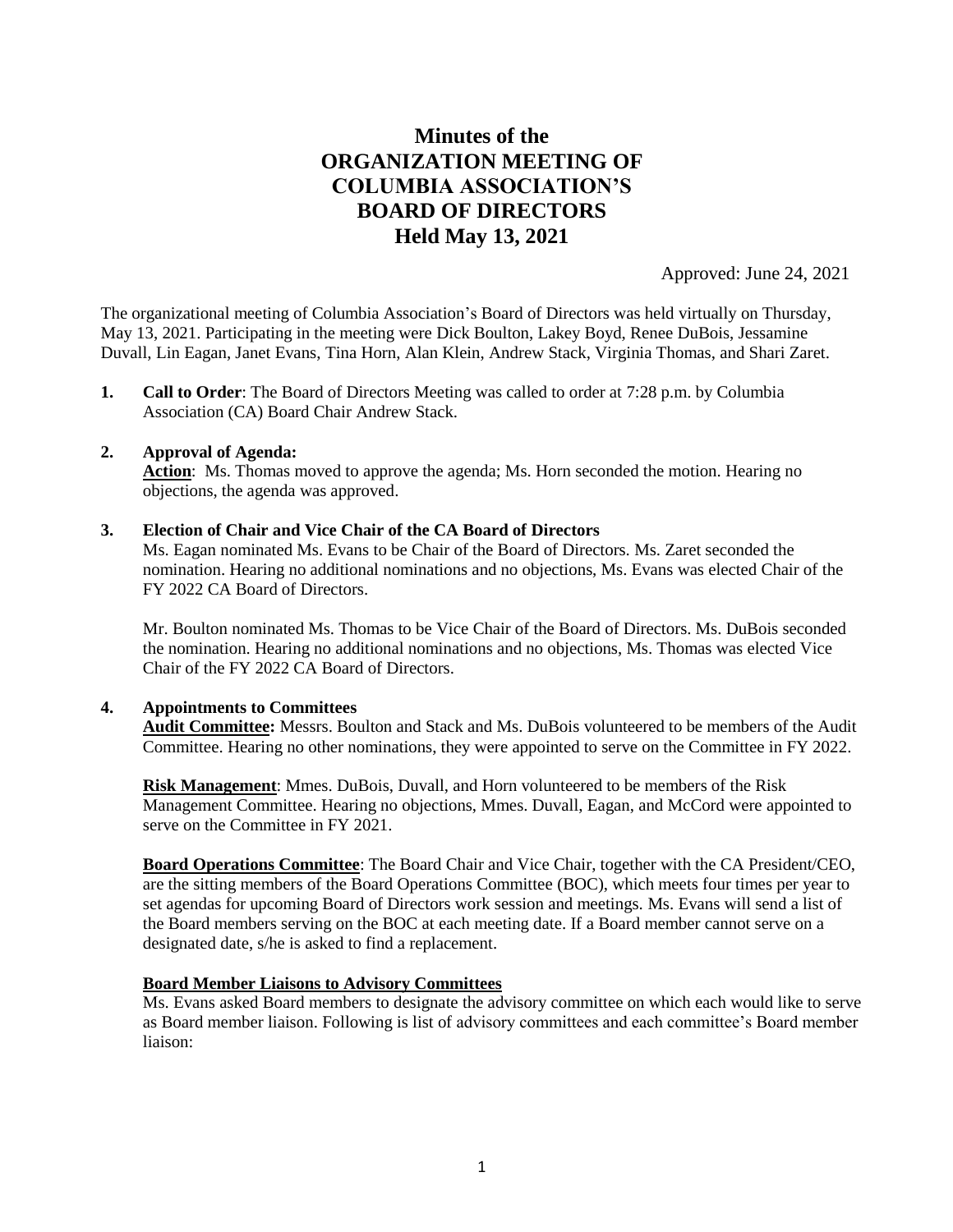| <b>Aquatics Advisory Committee</b>                 | Alan Klein          |
|----------------------------------------------------|---------------------|
| Climate Change & Sustainability Advisory Committee | <b>Ginny Thomas</b> |
| Columbia Art Center Advisory Committee             | Janet Evans         |
| Golf and Green Advisory Committee                  | Lin Eagan           |
| <b>Health and Fitness Advisory Committee</b>       | Dick Boulton        |
| <b>Information Technology Advisory Committee</b>   | <b>Andrew Stack</b> |
| International & Multicultural Advisory Committee   | <b>Ginny Thomas</b> |
| Millennial Advisory Committee                      | Jessamine Duvall    |
| Senior Advisory Committee                          | Renee DuBois        |
| Teen and Middle School Advisory Committee          | Tina Horn           |
| Tennis Advisory Committee                          | <b>Andrew Stack</b> |
| Watershed Resident Advisory Committee              | Shari Zaret         |

Ms. Evans will send a Google form to Board members asking for their input on how CA can utilize its advisory committees.

#### **5. Selection of CA Representatives to the Inner Arbor Trust Board of Directors**

Mmes. Eagan and Zaret indicated an interest in serving as CA representatives to the Inner Arbor Trust Board of Directors. Ms. DuBois nominated Mmes. Eagan and Zaret to be selected as representatives of Columbia Association, Inc. to the Inner Arbor Trust, Inc. for the period from May 13, 2021 until their successor(s) is/are selected by Columbia Association's Board of Directors. Ms. Thomas seconded the nomination. Hearing no objections, Mmes. Eagan and Evans were selected as the representatives.

#### **6. Reappointments of Officers of Columbia Association**

Ms. Thomas moved that the Board of Directors adopt the resolution regarding the officers of Columbia Association. Ms. Eagan seconded the motion. Hearing no objections, the slate of officers as presented was approved.

| The officers are:  |                              |
|--------------------|------------------------------|
| Lakey Boyd         | President/CEO                |
| Susan Krabbe       | Vice President and Secretary |
| Mary Lynn Schwartz | Treasurer                    |
| Don Van Deusen     | <b>Assistant Secretary</b>   |
|                    |                              |

# **7. List of Dates for BOD Work Sessions and Meetings in FY 2022**

Ms. Evans reviewed the list of dates for Board of Directors work sessions and meetings in FY 2022. Mr. Klein suggested that an additional meeting be scheduled in August. Ms. DuBois agreed with the suggestion. Discussion centered on whether an additional work session or meeting also should be scheduled in the November-December 2021 timeframe. Ms. Evans called for a vote on whether 1-2 additional meeting(s) and/or work session(s) be added to the schedule of dates, as presented. The vote to approve the addition of 1-2 dates was approved by a vote of 8-1-1.

For: Messrs. Boulton and Klein, and Mmes. DuBois, Duvall, Eagan, Evans, Thomas, and Zaret Against: Mr. Stack Abstain: Ms. Horn

Ms. Evans will send a list of suggested dates to the Board members and gather their input. The list of dates for BOD work sessions and meetings in FY 2022 will be updated once the additional date(s) have been decided.